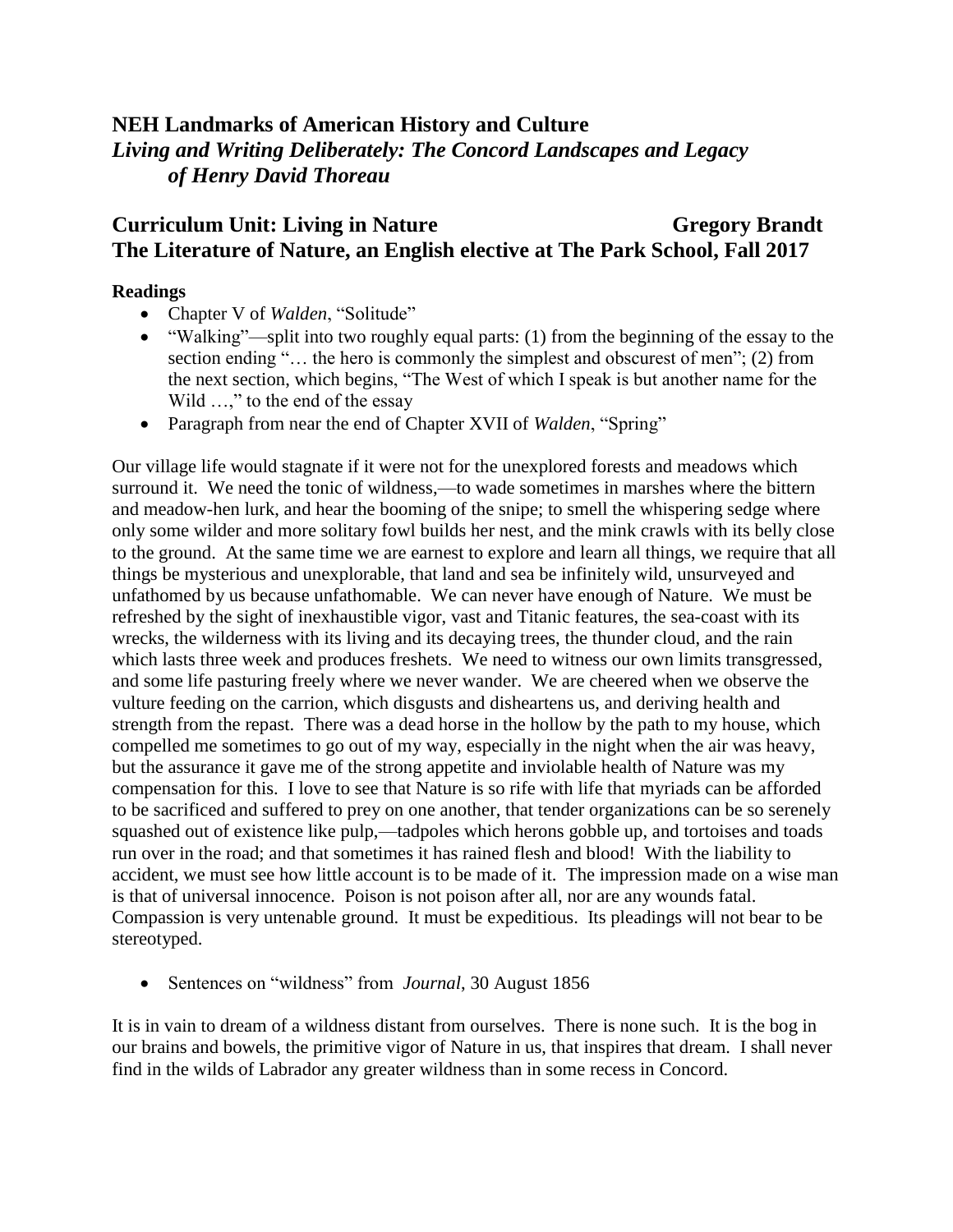#### **Objectives**

- For nearly all the students, who are juniors and seniors, this will be their first time reading Thoreau, and I know that they will find him challenging in a number of ways. My first objective, then, is to help them get the hang of reading Thoreau, learning how to follow his trail on the page and appreciate his extravagances and extreme statements. Ideally, I'd like my students to say, "Yeah, Thoreau's prose can be tough going, but he's invigorating to read and I want to check out more of his stuff."
- Second, I want the students to gain a sense of why in a course called The Literature of Nature you *have* to read some Thoreau, of why later writers like Annie Dillard consider him an essential forebear.
- My third objective is for students to begin to understand some of Thoreau's crucial ideas about nature, such as the value of "wildness" in preserving our health and sanity. I want them to at least consider how they might apply Thoreau's insights about humans as "part and parcel of Nature" to their own lives.
- Finally, I want the students to clarify and demonstrate their understanding of this material by writing about some aspect of Thoreau that they find engaging, calling upon not only their reading and discussion, but also their own experience of the world as they venture their thoughts on paper.

#### **Essential Questions**

- What is the nature of the companionship Thoreau finds in solitude at Walden Pond? Why does the natural world seem to him so cheering and sympathetic?
- What does it mean for a person to be "a part or parcel of Nature," a phrase that Thoreau uses twice in "Walking"?
- The word "wildness" (as opposed to "wilderness") is one that he puts great emphasis upon in both *Walden* and "Walking." Where does he find wildness? What does he mean by this word?
- Why is walking in wild places so important to Thoreau? Why does he consider it a sacred activity, a journey "to the Holy Land"? What exactly does walking *do* for him?
- Why, in Thoreau's view, is "Wildness" essential to "the preservation of the world," both at the level of individual human experience and at the global level?
- How does Nature inspire "Useful Ignorance" or "Beautiful Knowledge"? How does the natural world reveal "the insufficiency of all that we called Knowledge before"? What sort of experience is Thoreau describing in this part of "Walking"?
- If we accept what Thoreau says about human beings and the natural world, how ought we to live from day to day? What are the practical implications of his thinking?

## **The Assignment for "Solitude" from** *Walden*

Read Henry David Thoreau's "Solitude," Chapter V of *Walden* (handout). Four vocabulary words to pay attention to: *imbibe, remunerate, ennui, panacea*.

Thoreau's little house at Walden Pond was only about a mile and a half from the town of Concord and a mile from his "nearest neighbor," but this was enough distance to give him the sense that he lived in a truly "solitary" place. People often asked him if he felt lonely at the pond.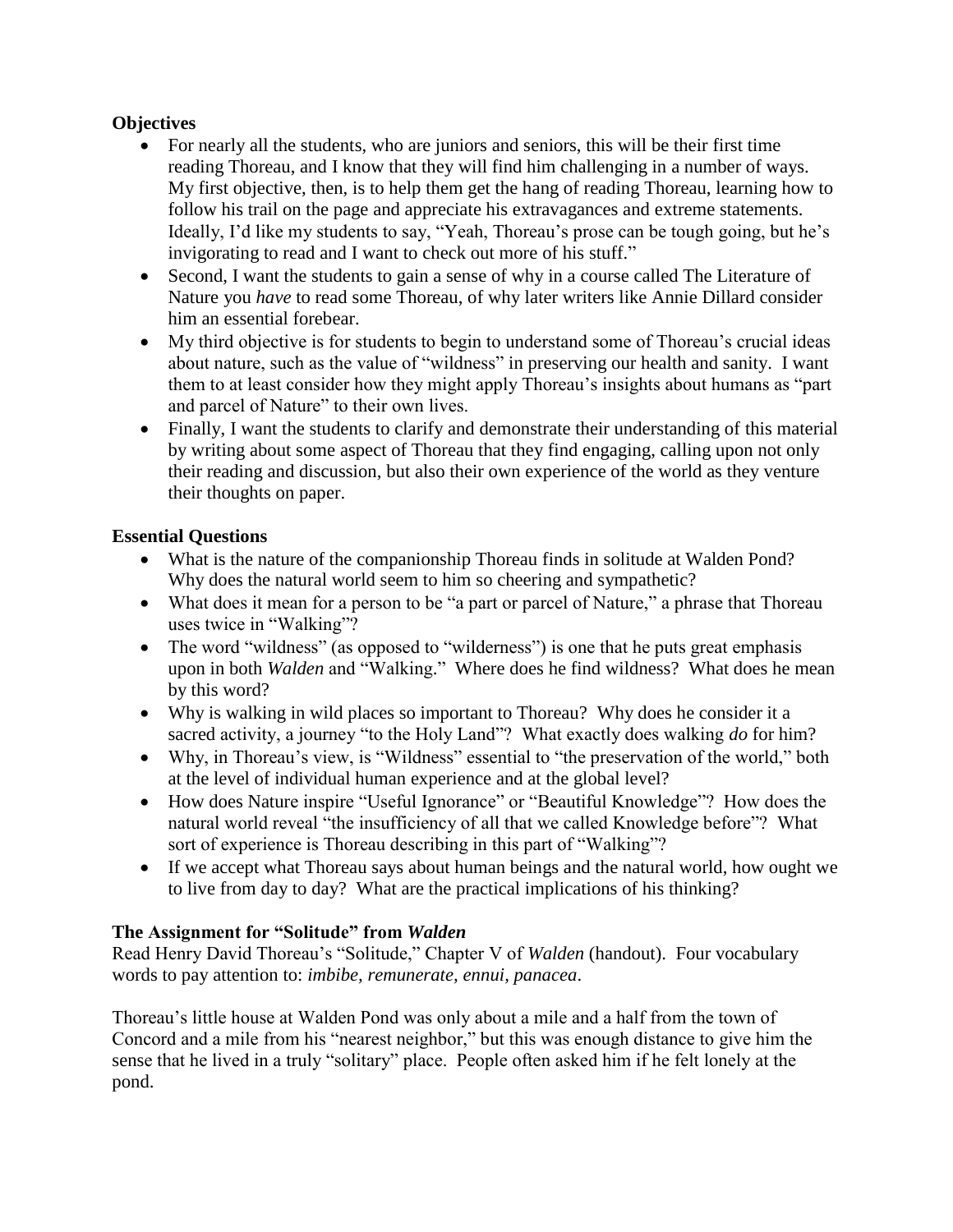As you read, mark a couple sentences that strike you, either because you think them beautiful or because you're puzzled by them. What do you notice about *how* Thoreau writes of his experiences in nature?

During class we'll take some time to write in response to this chapter. Here are the questions: Thoreau emphasizes that he feels "sweet and beneficent society in Nature," "an infinite and unaccountable friendliness" in natural objects. Based on your reading, why do you think he feels this way? Is his feeling particular to him or is it something you experience as well? Can you recall a particular time when you felt "the friendship of the seasons"? What was it like?

#### **The Plan for Class on "Solitude"**

- 1. Talk through the four vocabulary words (meaning and etymology).
- 2. Take a few minutes to go outside, pick up something natural (a leaf, an acorn, a stone, a maple key, etc.), and bring it back to the classroom. Spend a little time examining it, using as many senses as you can. What do you notice about the object that wasn't obvious at first? What do you wonder about it? Has your close study made you feel differently about your object from when you first scooped it up?
- 3. From the assignment: What is something in the chapter you found beautiful or puzzling? How does Thoreau strike you? Talk through some reactions.
- 4. Take ten minutes or so to jot responses to the prompts in the assignment.
- 5. Share these thoughts (maybe in small groups) and then use them to consider what Thoreau is saying in this chapter. Does contact with nature seem to you a good cure for loneliness and a necessity for human health? Why or why not?

## **The Assignment for First Half of "Walking"**

Read roughly the first half of Thoreau's "Walking"—stopping at the section break where you find the words "… the hero is commonly the simplest and obscurest of men." Note that at the outset of the piece Thoreau says that he's making "an extreme statement" on behalf of "absolute freedom and wildness"; he's delivering his thoughts as emphatically as he can; he's letting it fly.

As you read, keep track of things you want to ask about and just try to follow Thoreau's line of thought. (For instance, what's up with his etymology of the word *saunter*? Is what he says about the word's origins really accurate?) In class we'll take on questions like these:

- What does it mean to "saunter"? Why does walking outdoors mean so much to Thoreau? What does this daily activity do for him exactly?
- How does he suggest we walk? What might it mean to make walking "the enterprise and adventure of the day"?
- Why does Thoreau feel so drawn to "the western horizon," writing that "I must walk toward Oregon and not toward Europe"? What does this essay have to do with America and the development of our nation? What are Thoreau's hopes for the United States, given the country's open space and natural resources?

#### **The Plan for Class**

- 1. Ask about words and details that students found puzzling.
- 2. Begin with the sentence "In my walks I would fain return to my senses," considering the ambiguity of the noun "senses." What does Thoreau mean here?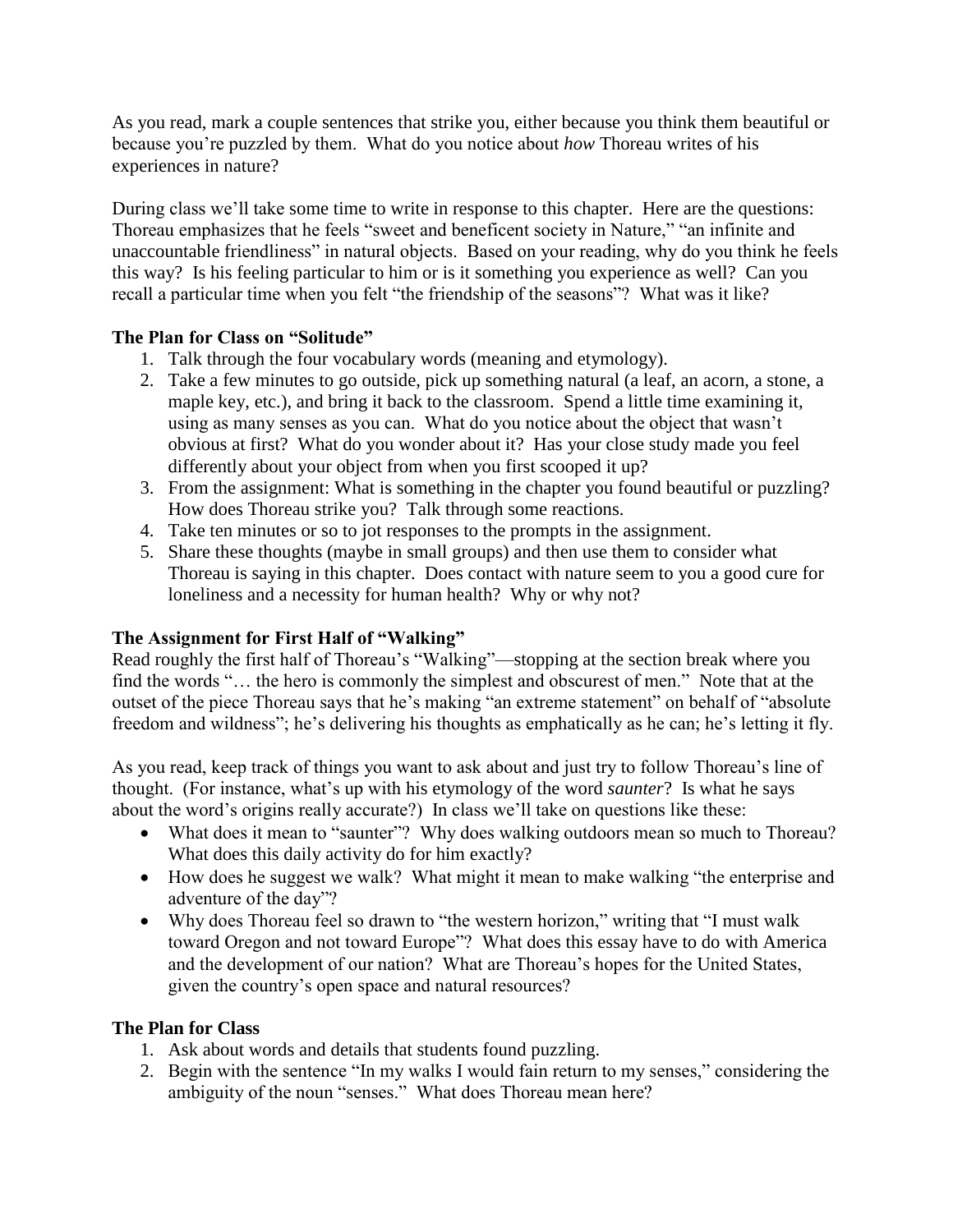- 3. Take a little walk of ten minutes or so outdoors informed by that conversation. The emphasis is on using your senses to attend to what's around you in the present moment. No talking.
- 4. Back in the classroom, talk about the experience. What did you notice as you walked? Was it difficult to return to your senses? What made it so?
- 5. Then consider Thoreau's idea of "the art of Walking" by taking up the question of what it means to "saunter." If we act on Thoreau's views, what might that actually look like?
- 6. Take a few minutes to gather thoughts on paper: What in "Walking" so far strikes you as particularly interesting? What are things you find troubling or disagree with? What do you think Thoreau might be up to here? Where do you think he'll go in the second half of the piece? Use these jottings to shape the discussion of the reading, going where the greatest student interest lies.
- 7. If there's time, start to read aloud together the second half of "Walking" ("The West of which I speak is but another name for the Wild ...").

#### **Assignment for Second Half of "Walking"**

Finish reading "Walking." In particular, read the last two sections (beginning "Above all, we cannot afford not to live in the present") slowly and attentively. These are among the most beautiful passages I know about living in nature. Come to class ready to explore "wildness."

#### **The Plan for Class**

- 1. Ask about words and details that students found puzzling.
- 2. As you did last class, take a little walk devoted to returning to your senses.
- 3. Upon returning, talk about the walk. How did our time together in the previous class and your finishing "Walking" affect your experience today? What's your take on Thoreau now?
- 4. An overarching question: Why is "Walking" considered one of the central texts of environmental conservation?
- 5. Approach that question by focusing on a few more specific ones in discussion. Of course, you can't do justice to all of these in one class, so go where the greatest student interest lies, making sure to consider the last question.
	- a. What does "wildness" mean to Thoreau?
	- b. Why does he love "the impervious and quaking swamps" so much? How do his claims here strike you?
	- c. How does the natural world promote "Useful Ignorance," which Thoreau also calls "Beautiful Knowledge"? How can our experience of "wildness" make us aware "of the insufficiency of all that we called Knowledge before"?
	- d. Why, then, does Thoreau say that "in Wildness is the preservation of the world"?
- 6. Leave time at the end to read the last two sections of "Walking" aloud. What impressions does Thoreau leave us with here? What is the essay calling us to?

## **Continuing the Exploration and Responding in Writing**

At this point the students have done three quite challenging and long readings from Thoreau. For the fourth class, I'll give them only the paragraph from "Spring" and the *Journal* passage from 30 August 1856 (see above), asking them to think about how these connect to what they've read so far. In the fourth class, we'll look closely at these and use them to help us gain greater